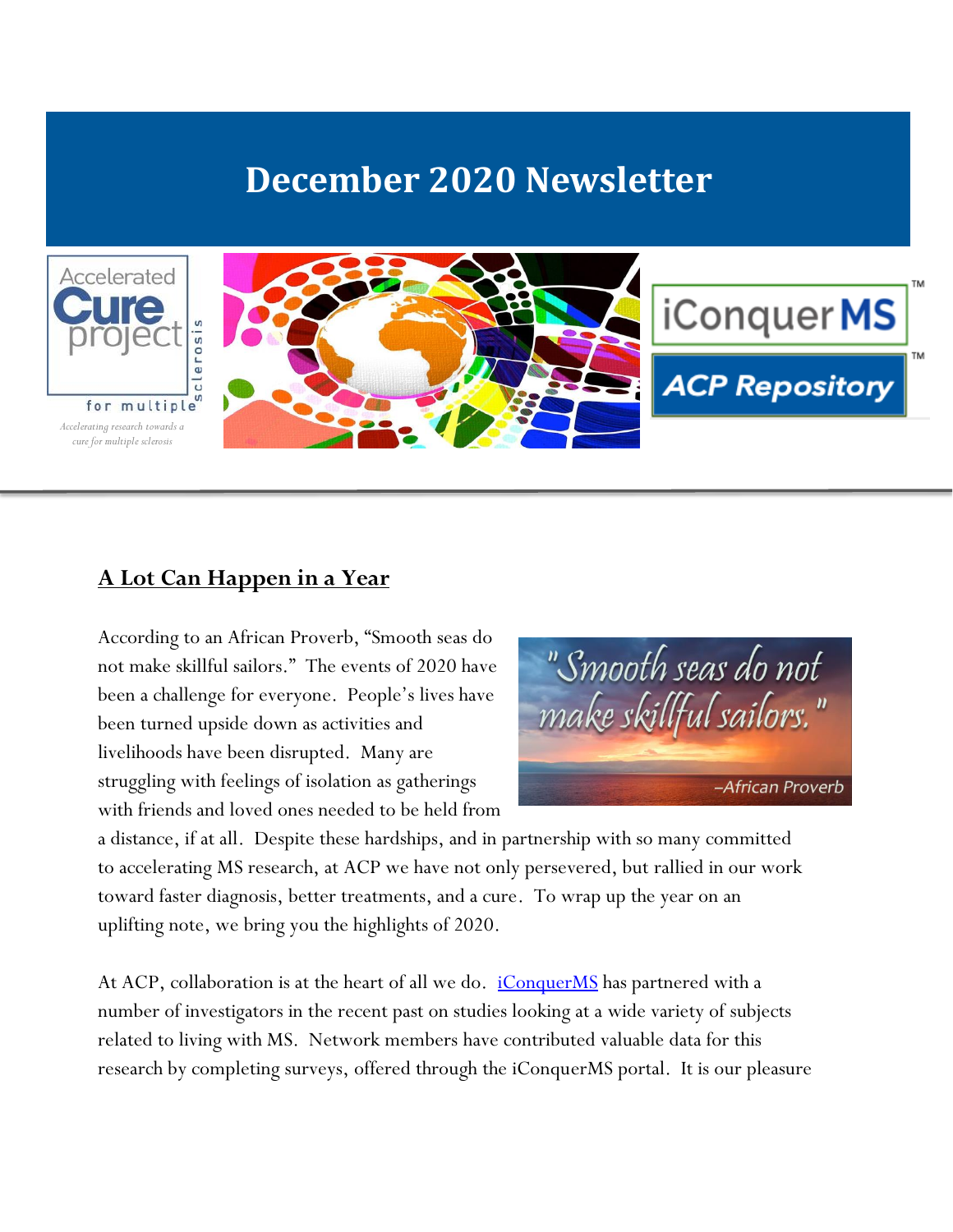to share the following study results from the past year and we'd like to thank the participants who made these insights possible.

#### **2020 iConquerMS Research Results and Publications**

One of the first research collaborations for iConquerMS looked at the effects of MS adult day programs on health-related quality of life (HRQOL) and health care utilization of people with MS, and HRQOL and wellbeing of caregivers. These programs offer medical care, rehabilitation therapies, nutrition therapy, cognitive training, tailored education, exercise programs, and social interaction. <u>Results</u>, published earlier this year, showed these services had a positive effect for people with MS and their caregivers, although it was not clinically meaningful or sustained. However, another part of the study reported on the [qualitative benefits](https://meridian.allenpress.com/ijmsc/article/22/5/201/436109/Benefits-of-Multiple-Sclerosis-Adult-Day-Program) of these programs. Almost universally, participants felt receiving and giving social support were the most important benefits. Other positive effects included increased emotional well-being, better understanding and acceptance of MS, practical know-how for accomplishing ordinary tasks, increased mobility and improved motor functioning. Participants reported that MS adult day programs have a profound influence on their mental health, much of which they attribute to membership in a socially connected community.

iConquerMS has been a key resource for exploring the COVID-19 crisis and its impact on people with MS. As part of an <u>international data collection</u>, a survey was offered to network members in early April to learn more about how they are dealing with the pandemic and what their personal experience has been with the new coronavirus. Data collected through this effort aims to act as a stimulus to steer ongoing and future scientific research. Over one thousand people from 24 countries have completed the COVID-19 survey to date, the vast majority of whom have been diagnosed with MS and live in the United States. Preliminary results from earlier this year show only 47 individuals were tested for the new coronavirus (9 tested positive) and 145 wanted to be tested but weren't because the test was either not available, not offered by the individual's doctor, or they didn't meet the criteria for testing. Those completing the survey reported difficulties or delays in accessing their healthcare. Many had medical visits or tests postponed or cancelled due to COVID-19. One third of respondents had healthcare visits performed via telehealth as a result of the pandemic. Data revealed the coronavirus and public health response have moderately impacted people's ability to exercise, their financial situation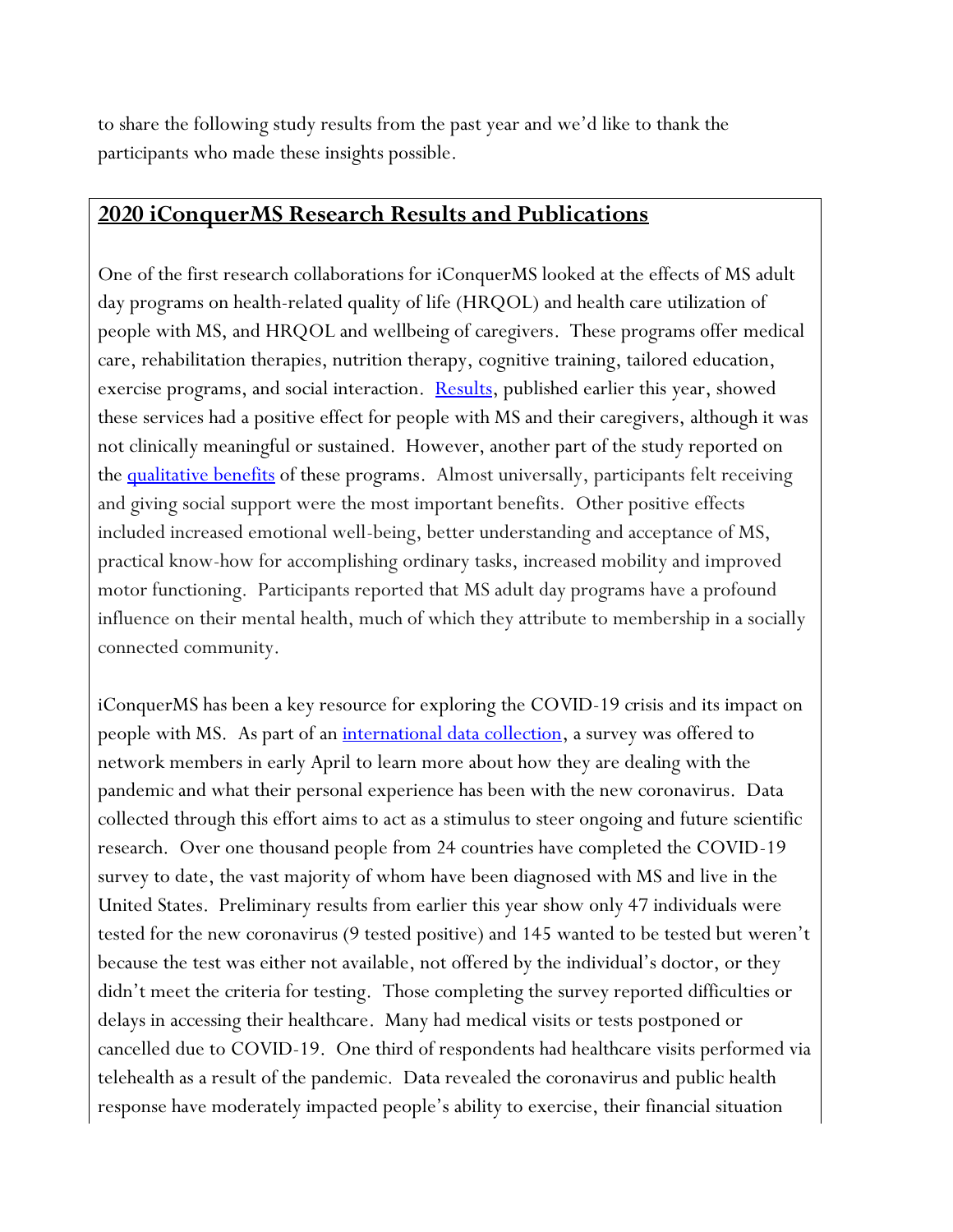and their diet/access to food. Responses also revealed that people are experiencing stress, anxiety, boredom, and isolation during the current pandemic. We've recently launched a follow-on survey to see how responses have changed over time. Already a member of iConquerMS? [Log in](https://www.iconquerms.org/patient-dashboard) to respond to the new survey! Not yet a member? [Join now!](https://www.iconquerms.org/user/register)

iConquerMS recently collaborated with [Icometrix](https://icometrix.com/) on a survey investigating magnetic resonance imaging (MRI) in people with MS. These data will be used to determine if it is feasible to conduct future research studies that involve this type of scanning. 876 network members completed the survey. Half reported having an MRI for the purpose of diagnosing or treating MS every year. Approximately a quarter said they have an MRI every 2 years and almost 20% indicated they get one less often than every 2 years. Almost a quarter of respondents reported never receiving an electronic version of their MRI, almost 90% of whom said they would like to have received one. Of those that received a copy, almost half received it upon request, 27% got one without requesting it and 3% obtained a copy by participating in a research study. Most subjects (80%) received an electronic version of their MRI on a CD disk, 16% accessed their images through their clinic's patient portal, 4% through a direct download into their computer/device and less than 1% received their scans on a USB-drive. More than 70% of subjects indicated they look at their MRI images on their own, but only 14% reported to completely understand them. The most popular reasons for not looking at MRI images were not being sure how to view the images, not having a software program for viewing the files and not knowing how to interpret the images. Most participants were interested in knowing whether their MRI was performed according to current clinical guidelines for MS and almost all were interested in knowing whether there were any changes between one MRI and the next. The vast majority of respondents were interested in sharing their electronic MRI with a researcher, if asked.



iConquerMS has played an instrumental role in other studies over the past 12 months, many of which are either ongoing or results are still pending. [Research](https://www.acceleratedcure.org/sites/default/files/images/Physical%20fitness%20and%20Multiple%20Sclerosis_template.pdf) shows that exercise is good for people with MS and may

decrease symptoms and improve health and walking ability. **[STEP for MS](https://www.iconquerms.org/welcome-step-ms)** (Supervised versus Telerehab Exercise Program for People with Multiple Sclerosis) is a collaborative effort between seven research sites in the U.S. and iConquerMS. This four-year study is comparing the outcomes of a 16-week exercise program conducted either at home, or in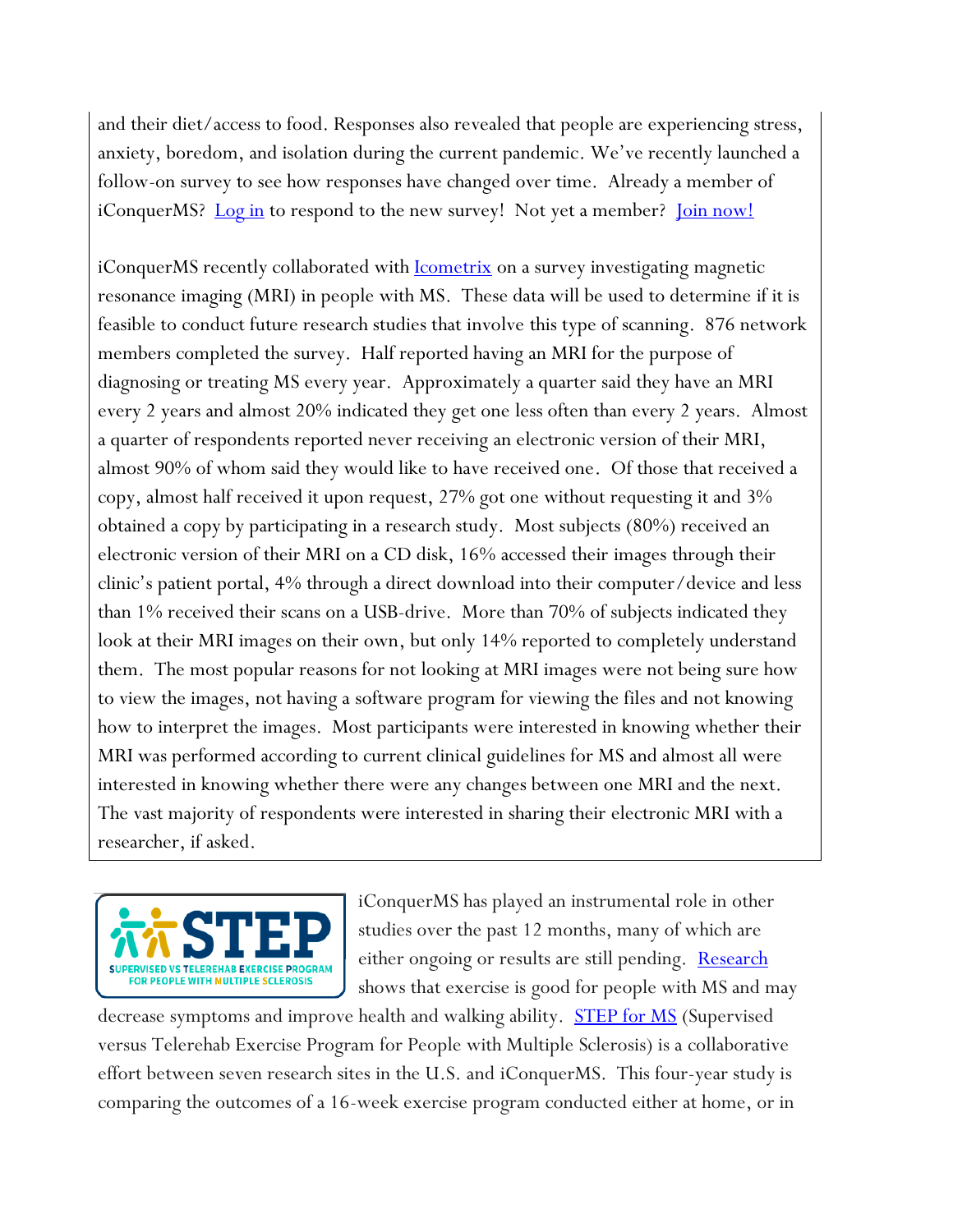an exercise facility. The iConquerMS portal is being used for data collection, and to communicate with participants. The researchers conducting the study hope that the findings will make exercise and its benefits more available to people with MS who have problems walking. For another study, ACP is working with researchers from the Veterans Administration to learn more about **<u>telehealth</u>** during this uncertain time. This study is particularly timely as the COVID-19 pandemic has caused many MS healthcare visits to be conducted over phone or video. The iConquerMS community was surveyed just before

the start of the pandemic and again more recently to determine how many people with MS had a telehealth visit in recent months and what they thought of their remote visit. Their responses will help us better understand the types of people who use or would like to use this new technology and may one day help revolutionize MS care!



REAL MS<sup>TM</sup> (Research Engagement About Life with MS) is an ongoing study which continues to advance [patient-centered MS research.](https://www.acceleratedcure.org/sites/default/files/images/HarnessingthePowerofthePatientPerspectivev2.pdf) Participants complete detailed questionnaires online twice each year on a variety of subjects, including health history, diet, exercise and their experience with MS. A ninth round of REAL MS surveys was recently released through the *iConquerMS portal*. The information collected through these surveys will play a pivotal role in helping scientists and clinicians gain a better understanding of the health and quality of life over time for people with MS. If you are a member of iConquerMS, please <u>[log in](https://www.iconquerms.org/patient-dashboard)</u> to submit this important information!

iConquerMS is expanding its research collaborations to include caregivers to those living with MS, charting a course toward easing their burdens and improving MS research in the process. ACP has developed an 8-member Care Partner Advisory Board (CPAB) to better



understand the needs and priorities of care partners to those living with MS. The CPAB is just one of the initiatives ACP will undertake to address the considerable burdens of care partners, in an effort to alleviate the substantial impact on the health and quality of life of both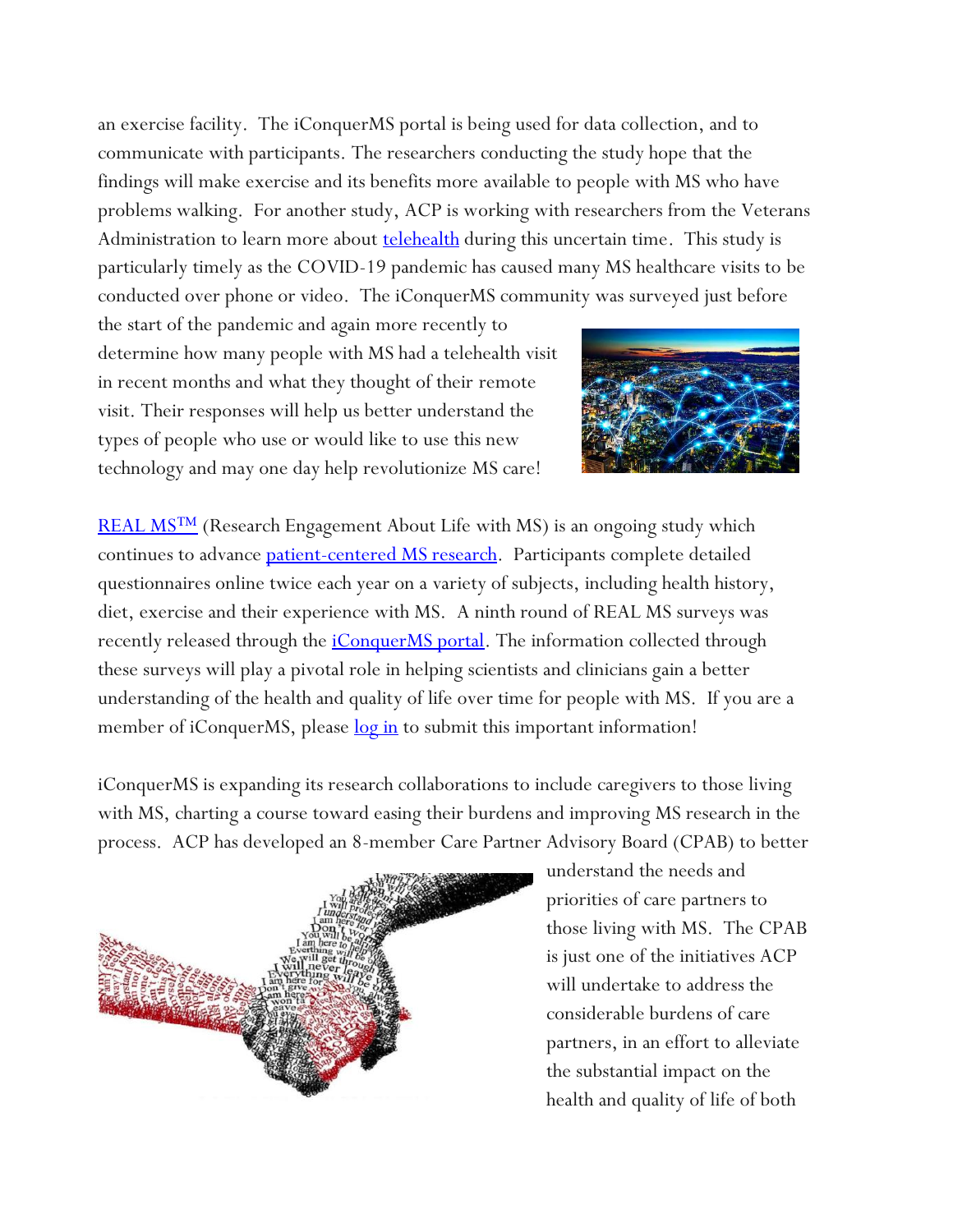the person providing the support, and the person with MS receiving it. The CPAB members represent a wide variety of care partner roles including spouses to those living with MS, a parent with a young adult daughter who was diagnosed with MS in her teens, and a woman who has provided the primary caregiving for her mother since childhood. The CPAB has met virtually throughout 2020 to identify the challenges faced by care partners, identify resources that currently exist to address those challenges, and to chart out the development of new resources where none exist. The CPAB is working to develop the "Care Partner Protocol," a living set of recommendations to be provided by health care providers at the time of diagnosis and throughout the MS journey, and it will also be available online. The Care Partner Protocol was conceived by Jon Strum, founder and host of **RealTalk MS**, and CPAB member. The CPAB work is also guided by Rosalind Kalb, a clinical psychologist and consultant, and Deborah Miller, a director at the Mellen Center for MS Treatment and Research at Cleveland Clinic. Drs. Kalb and Miller each have significant experience in working with and providing support to people living with MS, care partners, and families. ACP is thrilled to be working with the CPAB team and members to advance and accelerate the development of the Care Partner Protocol and to identify and address the substantial needs of MS care partners. Interested in staying in touch about ACP's activities related to care partners? Please fill out the brief form [here.](https://survey.alchemer.com/s3/6085536/Interest-in-Care-Partner-Projects)

ACP and iConquerMS are leaders in the growing patient-focused drug development (PFDD) movement. PFDD is a systematic approach to ensure that patients' experiences, perspectives, needs, and priorities are captured and meaningfully incorporated into drug development and evaluation. In 2020, iConquerMS members have participated in focus groups and advisory boards organized by non-profit organizations and pharmaceutical companies. These activities are aimed at better understanding the benefits people with MS are looking for from future MS drugs and obtaining their input on clinical trial design elements such as study activities and outcome measures. This type of input has great potential to influence the therapies that become available for people with MS in the future and the ways in which they are studied. Interested in contributing your experiences and insights to MS research and development? We look for participants among iConquerMS members. If you haven't already, please consider *[joining!](https://www.iconquerms.org/user/register)* 

ACP remains committed to overcoming the barriers to participation in MS research for all, creating an inclusive initiative regardless of age, race, orientation, abilities, or location. The iConquerMS diversity, equity and inclusion task force will continue to work to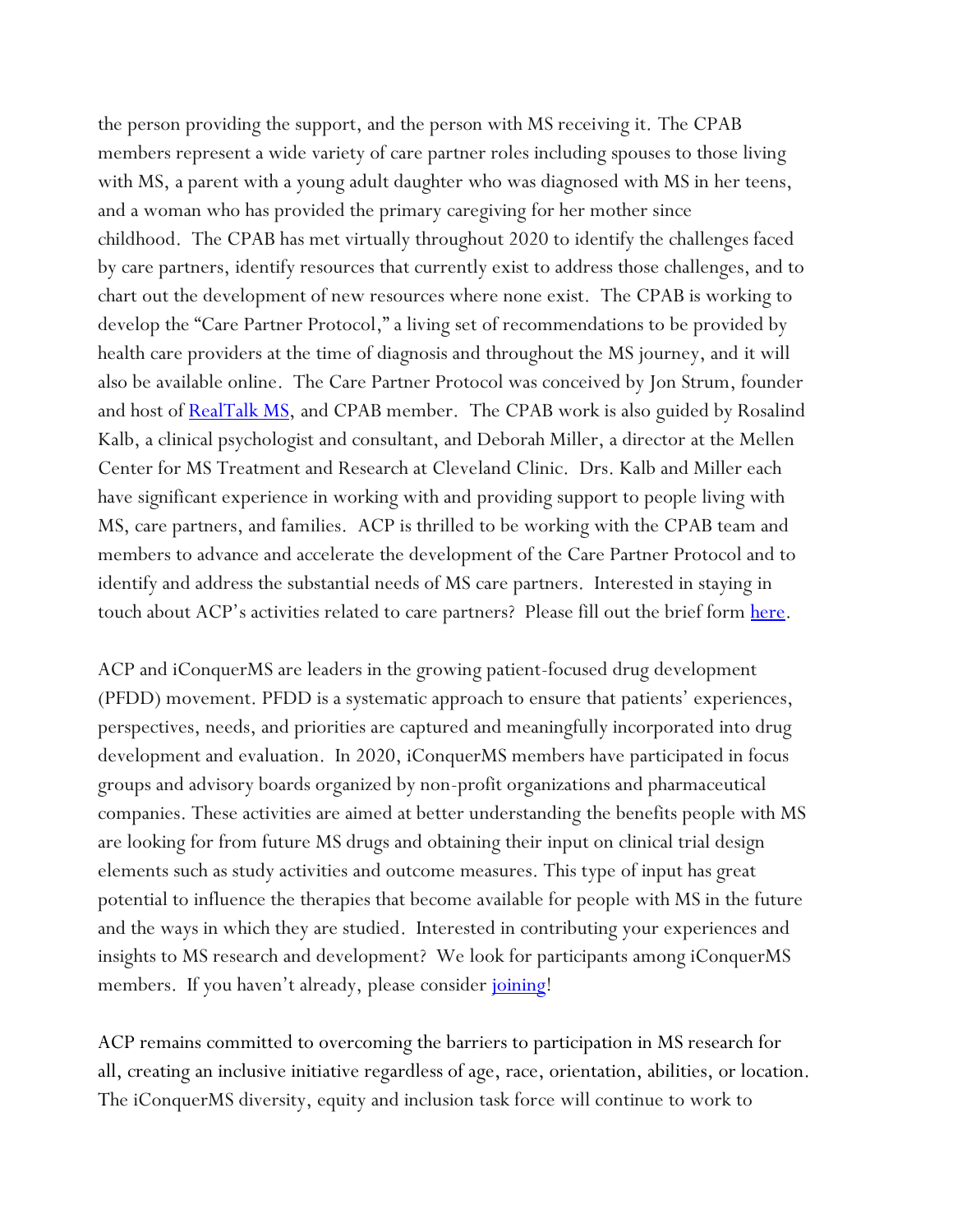expand outreach channels to reach minority communities until this goal is achieved and MS research reflects the needs and priorities of all living with MS. iConquerMS has been laying the groundwork to expand its scope to include pediatric participants over the past year and hopes to begin enrolling subjects under the age of 18 in the coming months.



According to Sara Loud, Chief Executive Officer, "We, at ACP, believe accelerating MS research can, and will, result in faster diagnosis, better treatments, and a cure. It is the only way to answer the questions of today, and find solutions in the future to benefit those affected by MS. 2021 will bring new questions about COVID-19 and MS, including how potential vaccines may impact ongoing MS treatments, and how COVID-19 infections will impact the health and well-being of those presently living with MS, and those who will be diagnosed with MS in the future. iConquerMS is the world's first and only MS peoplepowered research network. The initiative will be a critical resource in answering these questions and more." We look forward to an exciting and productive New Year in partnership will all of you! Stay tuned!

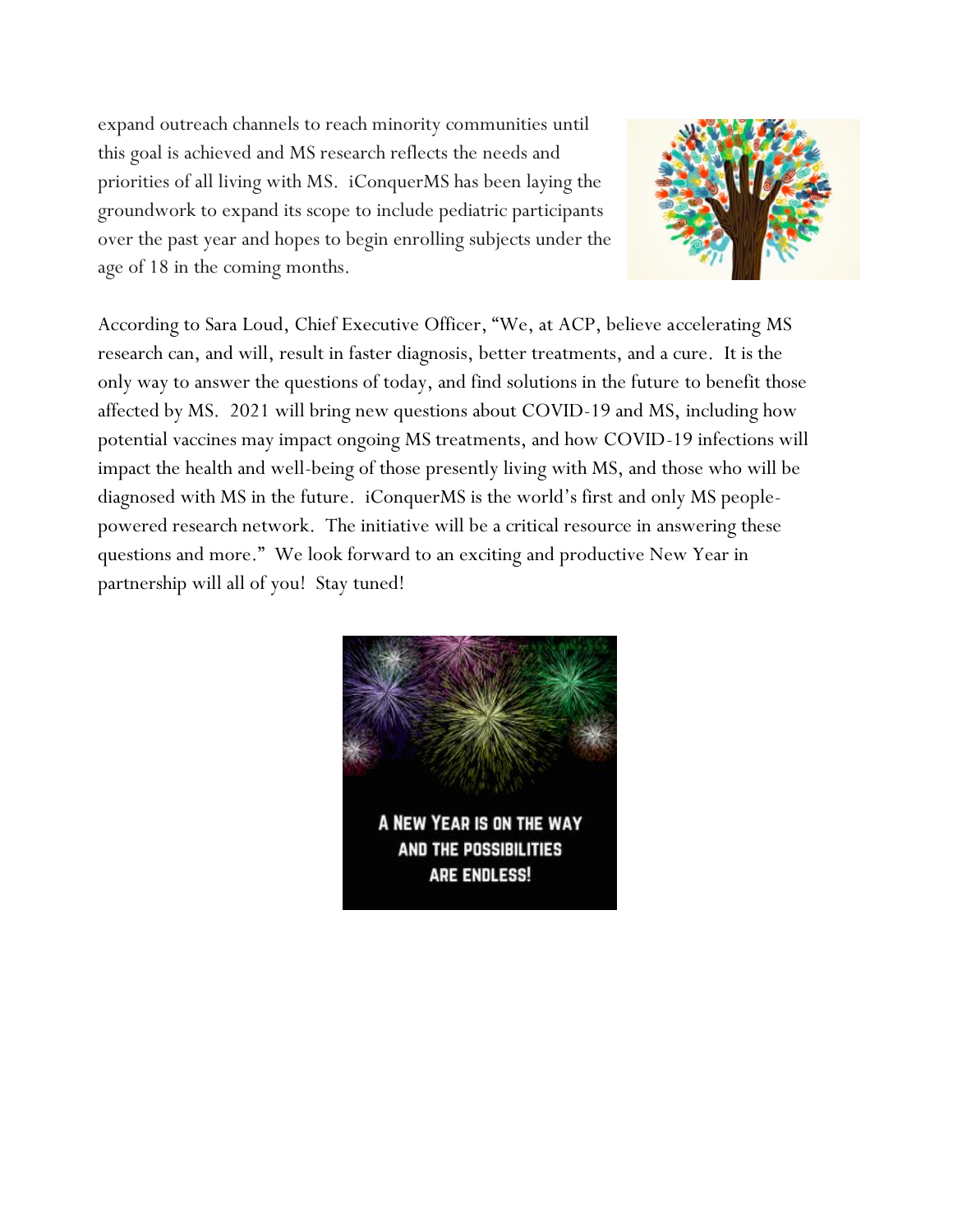### **An Encouraging Look Back – 2020 Newsletter Highlights**

The ACP newsletter is one of the ways in which you can learn about MS related topics, new findings in MS research, the latest news from ACP, and our volunteers' contributions. We've covered a wealth of information



over the last 12 months. As the year draws to a close, we'd like to review some of our newsletter themes from 2020. For those who would like to revisit any of them, they are just a click away!

- **Looking for a boost during the pandemic**? There are a number of ways people with MS can <u>decrease the likelihood and severity</u> of COVID-19 infection. iConquerMS members are participating in research toward finding the <u>best solutions and outcomes</u> for all affected by MS. <u>Meet</u> some people with MS that are reaching out and making a difference in their communities during this uncertain time.
- **Thinking about New Year's resolutions?** Some of the smallest [positive changes](https://www.acceleratedcure.org/sites/default/files/images/TheBestProjectYou%27llEverWorkOnIsYou9.pdf) in behavior can help, for example [quitting smoking](https://www.acceleratedcure.org/sites/default/files/images/Whosaysbeingaquitterisabadthing.pdf) and [watching what you eat.](https://www.acceleratedcure.org/sites/default/files/images/FoodAllergiesandFlares.pdf)
- **Curious about aging with MS?** Learn more about the [process of aging,](https://www.acceleratedcure.org/sites/default/files/images/AgingGracefullywithMS.pdf) including [cognitive changes](https://www.acceleratedcure.org/sites/default/files/images/TheSeniorMomentsofMSv2.pdf) that may occur, and how [menopause](https://www.acceleratedcure.org/sites/default/files/images/IsMenopauseaTurningPointforWomenwithMS.pdf) affects women with MS. Read about whether MS [changes or weakens](https://www.acceleratedcure.org/sites/default/files/images/DoesMSWeakenwithAge.pdf) as an individual gets older and if it is safe to stop [disease modifying therapy](https://www.acceleratedcure.org/sites/default/files/images/TooOldforMSTreatment.pdf) (DMT) at a certain age. Check out a number of helpful [therapies](https://www.acceleratedcure.org/sites/default/files/images/HelpfulTherapiesforMSersofAllAges.pdf) that may make life a little easier for MSers of all ages.
- **•** Frustrated by the **rising cost** of MS medications? [Here](https://www.acceleratedcure.org/sites/default/files/images/FinancialHelpforMS%20Medicationsv2.pdf) are some resources that can help!
- **Does MS affect children, too?** Discover the **causes and symptoms** of pediatric MS, as well as how the disease is **diagnosed and treated** in youth.
- **How can I help find a cure?** <u>[Join](https://www.iconquerms.org/user/register)</u> iConquerMS! Network members have played an [instrumental role](https://www.acceleratedcure.org/sites/default/files/images/TransformingMSResearchandImprovingMSCarev2.pdf) in advancing [people-centered MS research,](https://www.acceleratedcure.org/sites/default/files/images/HarnessingthePowerofthePatientPerspectivev2.pdf) including contributing to the [development](https://www.acceleratedcure.org/sites/default/files/images/PatientsAreTheExpertsv2.pdf) of new MS treatments and the National MS Society's [Pathways to Cures](https://www.acceleratedcure.org/sites/default/files/images/FindingthePathwaystoaCure.pdf) research plan.
- **We are grateful!** Many individuals give of their time and talents to help us in our work. Whether they are assisting with [administrative tasks and other projects,](https://www.acceleratedcure.org/sites/default/files/images/Volunteersdon%27tnecessarilyhavethetime%2Ctheyjusthavetheheartv2.pdf) [fundraising,](https://www.acceleratedcure.org/sites/default/files/images/FundraisersaretheSparksthatIgniteChangeforICYMI.pdf) or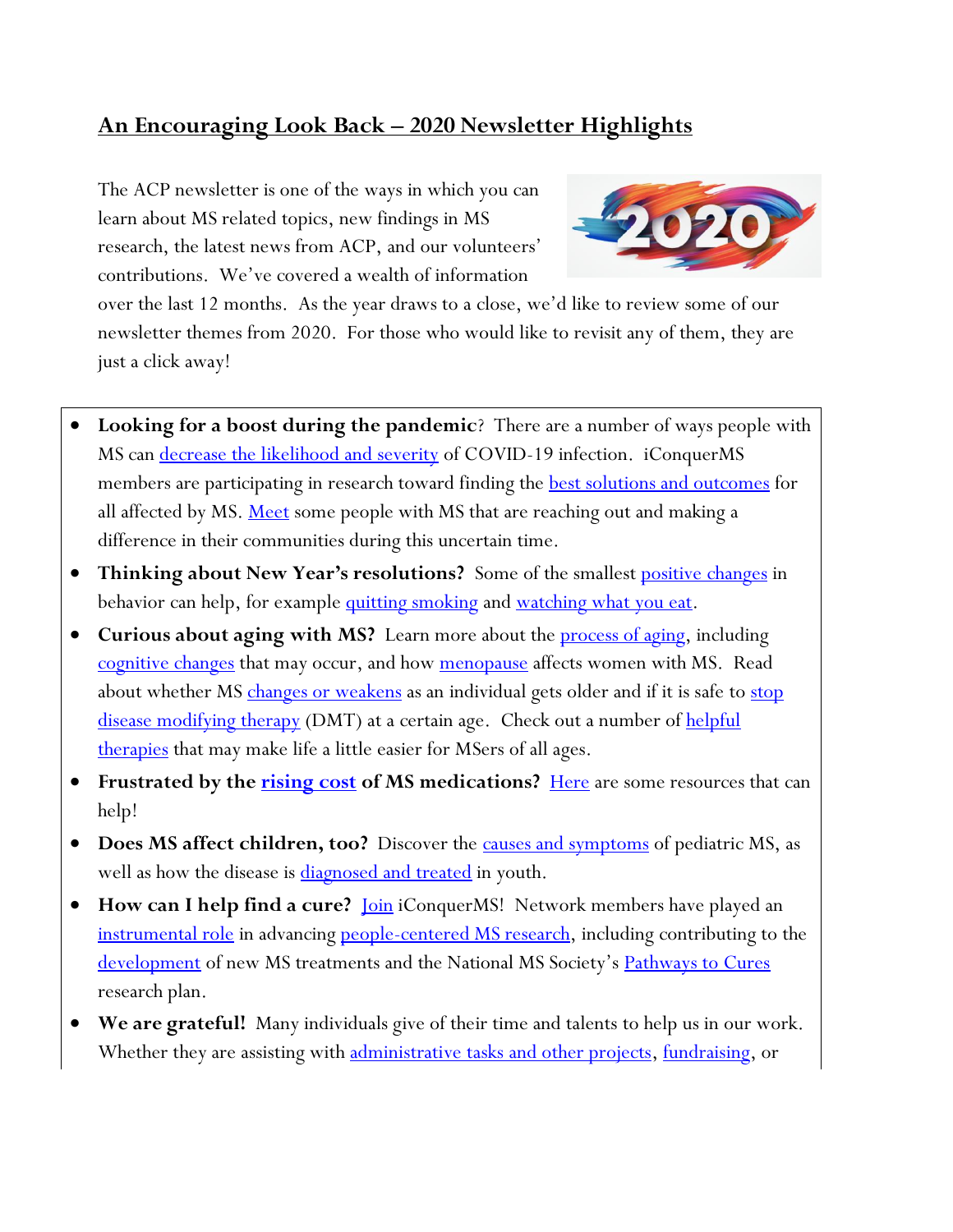serving as a **board member**, we are grateful to all who contribute to our effort to accelerate MS research and move us closer to a cure!

The coronavirus disease 2019 (COVID-19) is a potentially serious respiratory disease that was first reported last December in China. Since then, the virus has spread to nearly every continent and case numbers continue to rise. The pandemic is a concern for people with MS and other autoimmune neurological conditions



who are receiving DMTs that act on the immune system. These treatments could potentially increase susceptibility to and severity of COVID-19 infection. In May, we discussed a number of ways people with MS can [decrease this risk.](https://www.acceleratedcure.org/sites/default/files/images/LivingwithMSandCOVID-19_v2.pdf) The unprecedented impact of coronavirus around the world has sparked the need for powerful partnerships to work together to fully understand the impact of COVID-19 on people living with MS, and in general, as well as determine the most effective ways to prevent, treat and ultimately cure this illness. ACP has been a **leader** in these research efforts by being the first to collect valuable patient-reported outcome data from iConquerMS network members relating to their experience with COVID-19 and sharing this information with other MS organizations and researchers who are working toward this goal. Collaborations such as these will significantly contribute to finding viable solutions and the best outcomes for all. In May we also introduced you to **6** individuals who are reaching out and spreading a little cheer in the MS community during the pandemic.



Making resolutions for the New Year is as traditional as making a champagne toast at midnight. MS can put many obstacles in the way of a person's resolve to make healthy lifestyle choices. For some, looking ahead may be uncertain and scary. In other cases, motivation may collapse when symptoms flare. However, in January we covered how some of the smallest **positive changes** in

behavior can be the biggest spark leading to significant benefit in people with MS. Quitting smoking is one of the most popular resolutions. We also reviewed what researchers are discovering about the **detrimental effects** of this habit. Another popular promise for the New Year is to eat a healthier diet. It's important for people with MS to watch what they eat. A food allergy occurs when the body's immune system sees a certain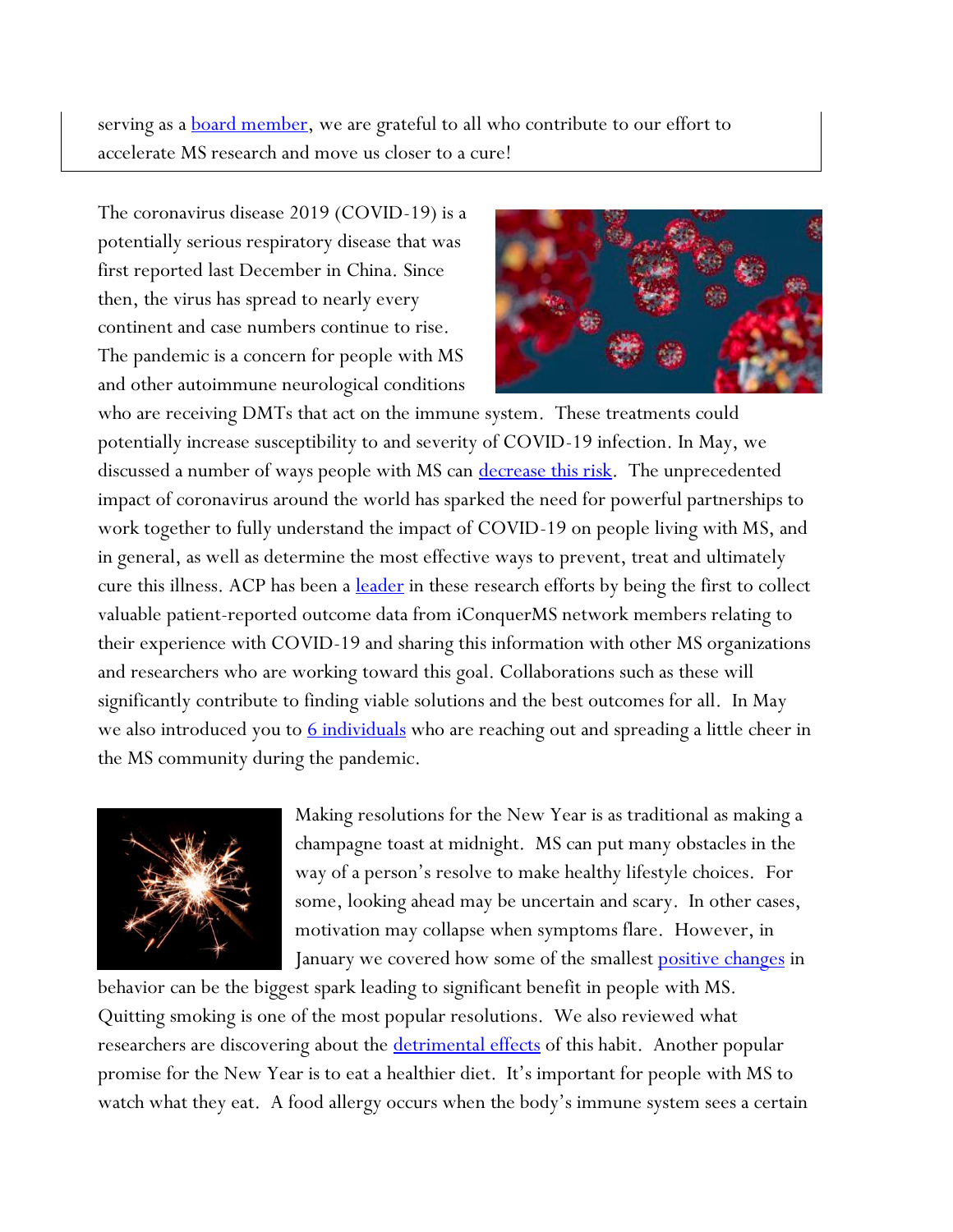food as harmful. In March we looked at how diet, food and other types of [allergy](https://www.acceleratedcure.org/sites/default/files/images/FoodAllergiesandFlares.pdf) may, or may not, play a role in MS disease activity.

Over the summer we featured a three-part series on aging and MS. In June we focused on the **process of** [aging](https://www.acceleratedcure.org/sites/default/files/images/AgingGracefullywithMS.pdf) and things people with MS can to make the most of their elder years. There is evidence that the riskbenefit ratio of DMTs shifts with aging. We also explored the controversial subject of whether or not it is safe to **stop** these medications at a certain age. The MS disease process is a complicated one and it evolves over time. An immune response occurs in which the body's own white blood cells attack the nerves in the



brain and spinal cord, causing inflammation. This, in turn, damages the protective covering surrounding the nerves (demyelination). The immune system functions less effectively as a person gets older. In July we investigated the question of whether MS [changes or weakens](https://www.acceleratedcure.org/sites/default/files/images/DoesMSWeakenwithAge.pdf) as an individual gets older. Menopause is a natural part of aging that occurs when the ovaries stop producing hormones called estrogens. In July we also investigated the question of whether menopause may be a [turning point](https://www.acceleratedcure.org/sites/default/files/images/IsMenopauseaTurningPointforWomenwithMS.pdf) for MS symptom severity and disease progression in women living with the disease. For most people, difficulty with thinking and memory are a natural part of growing older. For those living with MS, cognitive changes may also occur as a direct symptom of the disease due to the loss of myelin surrounding nerve fibers in the brain. In August we looked at the <u>[difficulties with thinking and memory](https://www.acceleratedcure.org/sites/default/files/images/TheSeniorMomentsofMSv2.pdf)</u> that may occur as people with MS get older and detailed a wide range of [helpful therapies](https://www.acceleratedcure.org/sites/default/files/images/HelpfulTherapiesforMSersofAllAges.pdf) that may make life a little easier for MSers of all ages.



In September we explored the financial side of living with MS. DMTs are treatments that can reduce the activity and progression of MS. Unfortunately, continually **escalating prices** have created a significant barrier to obtaining these important medications for many individuals with MS. Having an unpredictable progressive disease like MS is stressful on its own. For those living with the disease, the

impact of cost on access to treatments only adds to an already challenging situation. Thankfully, there are a number of *financial assistance programs* available to help. In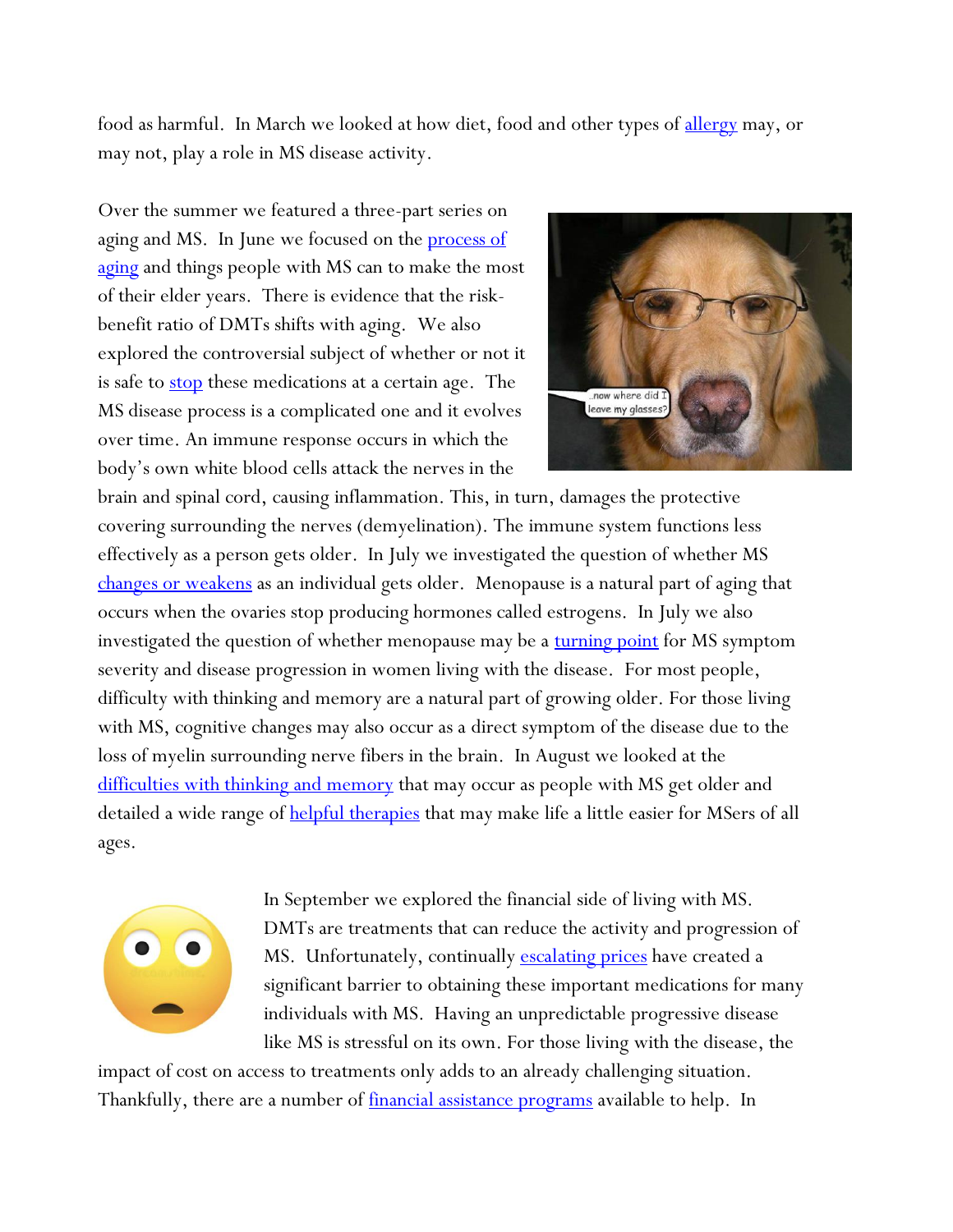September we offered some suggestions for accessing these resources that may help make the process easier.

According to the National MS Society, approximately 3 to 5 percent of individuals with MS are diagnosed before the age of 16. In February, we explored the topic of pediatric MS, including its **causes and symptoms**, as well as how MS is [diagnosed and treated](https://www.acceleratedcure.org/sites/default/files/images/HowisMSTreatedinChildrenv2.pdf) in youth. Looking to the future, One of ACP's areas of focus will be learning more about the needs and priorities of children and adolescents diagnosed with MS,



their parents and family members. iConquerMS will expand its scope to include pediatric participants in the coming months. Stay tuned!



There is a growing recognition of the importance of incorporating the patient perspective into clinical decision making and research. We explored this [people-centered approach](https://www.acceleratedcure.org/sites/default/files/images/HarnessingthePowerofthePatientPerspectivev2.pdf) in October. People with MS and their caregivers have a wealth of information to contribute to MS research, gained from their experience living with the disease. This

wisdom can be used to deepen the understanding of living with such conditions and help develop sustainable, high quality and efficient care. It can also inform research priorities and mold decisions and policies that shape the way medical products are developed and brought to the marketplace. ACP and iConquerMS are leading the way in the movement to put people living with MS at the forefront of MS research. In April, we highlighted our collaboration with the National MS Society to ensure the **Pathways to Cures** research plan is informed and influenced by the perspectives of people affected by MS. We also featured the key role iConquerMS members have played in <u>patient-focused drug development</u>. In October, we covered <u>other ways</u> iConquerMS members have helped to advance peoplecentered MS research and the initiative's exciting plans for the future!

Working with our partners, we've made significant progress in our mission in the last year. iConquerMS has grown and its members have engaged in and helped change the future course of MS research. We are grateful to the many individuals and organizations who support us in so many ways to make our work and progress possible. In the spirit of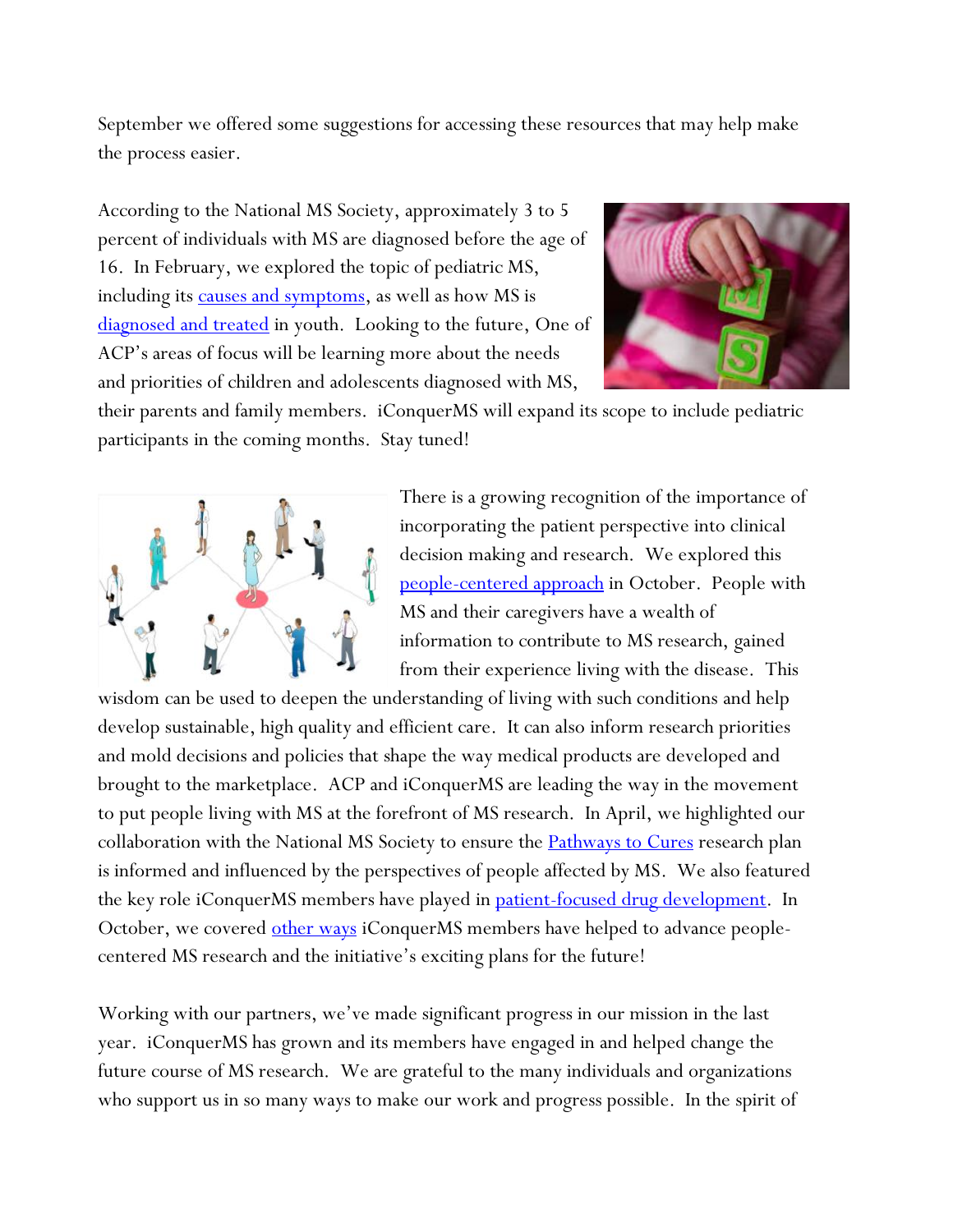the holidays, our November newsletter gave thanks for all who contribute to our effort to accelerate MS research and highlighted a few individuals who serve behind the scenes at ACP, including those that have organized [fundraisers](https://www.acceleratedcure.org/sites/default/files/images/FundraisersaretheSparksthatIgniteChange.pdf) on ACP's behalf, our [volunteers,](https://www.acceleratedcure.org/sites/default/files/images/Volunteersdon%27tnecessarilyhavethetime%2Ctheyjusthavetheheartv2.pdf) and [board members.](https://www.acceleratedcure.org/sites/default/files/images/ThankyoufortheTeamworkv2.pdf) Together, we are working with the research community to improve the quality of care for people with MS and move us closer to finding a cure. We look forward to new possibilities in the upcoming year. Stay tuned and look for updates in future newsletters! Have a suggestion for a topic to be covered? We value your input! Let us know by completing [this survey!](http://survey.alchemer.com/s3/4201275/Newsletter-Feedback)

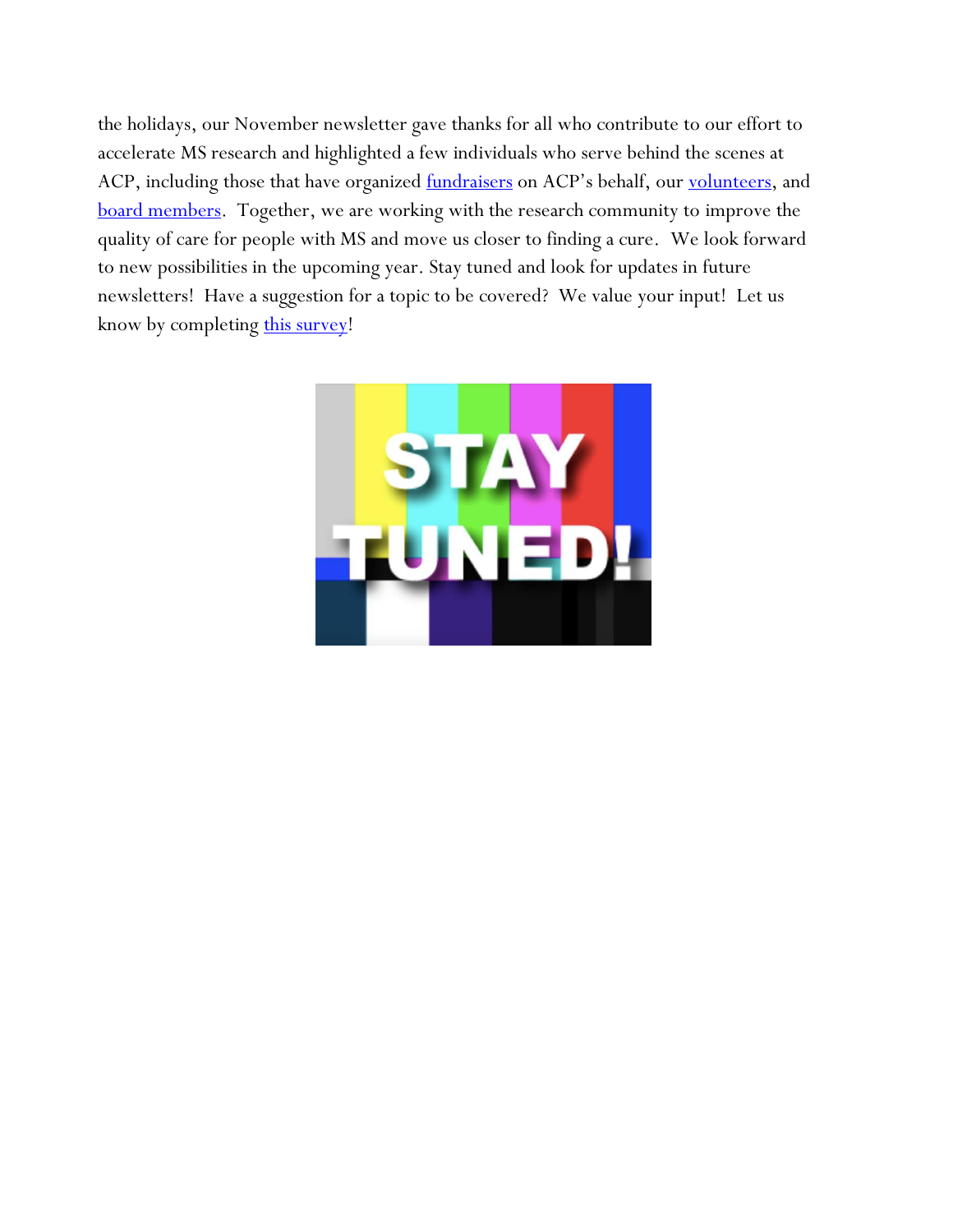#### **December 2020 Research Spotlight**

# **RESEARCH OPPORTUNITIES**



## **Coming Soon! Share your experiences with COVID-19 vaccines.**

ACP, through its people-powered research network *iConquerMS*, will soon begin collecting information from people affected by MS related to their experiences with COVID-19 vaccines. The data collected will be securely shared with researchers studying the effects of COVID-19 vaccination on people affected by MS. Already a member of iConquerMS? You'll be the first to know when the survey is launched! Not yet a member? Please [join](https://www.iconquerms.org/user/register) iConquerMS now and stay tuned! In the meantime, please share your experiences related to the pandemic through the newly launched *COVID-19 Recent Experiences* survey now available on iConquerMS!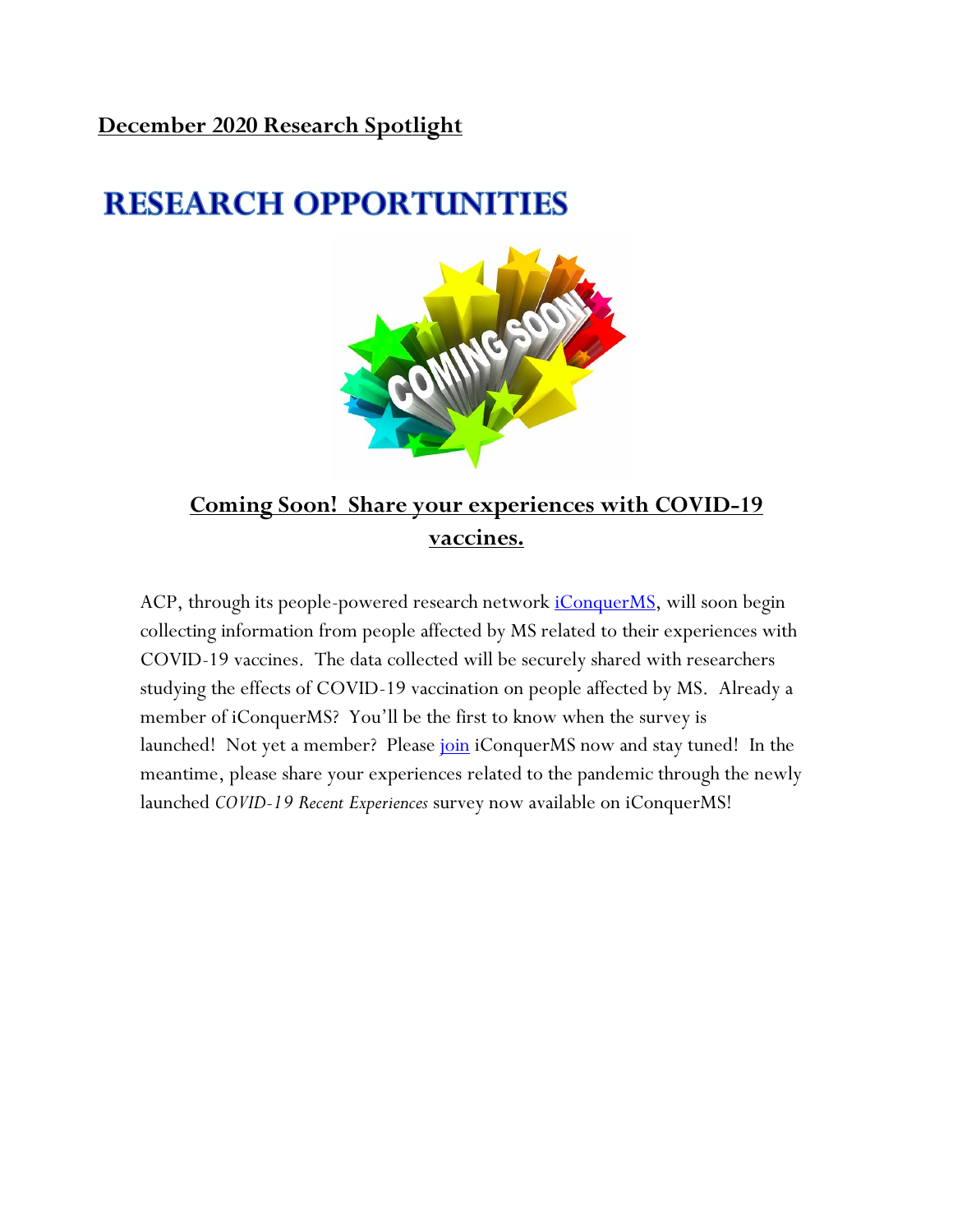

## **What kind of psychological support would you like for living with MS?**

### **Please read on for an invitation from investigators at the University of Reading to participate in one of their studies.**

Psychological and medical literature suggests that people with MS are more prone to mental health problems which highlights the need for such services to be made available for this population. There are different types of support available to people with MS, however not all are accessible or suitable to match the varying needs of people living with the disease.

Over the next 18 months our research aims to develop a psychological intervention that is tailored for people with MS. We are inviting you to help us in this endeavor by completing a survey. We are asking individuals living with MS about their experiences of accessing support (positive and negative), and their opinions about what kind of support would be useful. We will use this information to design a psychological intervention that will reflect the views of the MS community.

To read more about this research and take part in the survey, please go to the *University* [of Reading website](https://research.reading.ac.uk/neurodegenerative-diseases/multiple-sclerosis/) and click the 'start' button at the bottom of the page. Or you can go directly to the survey by clicking <u>here</u>.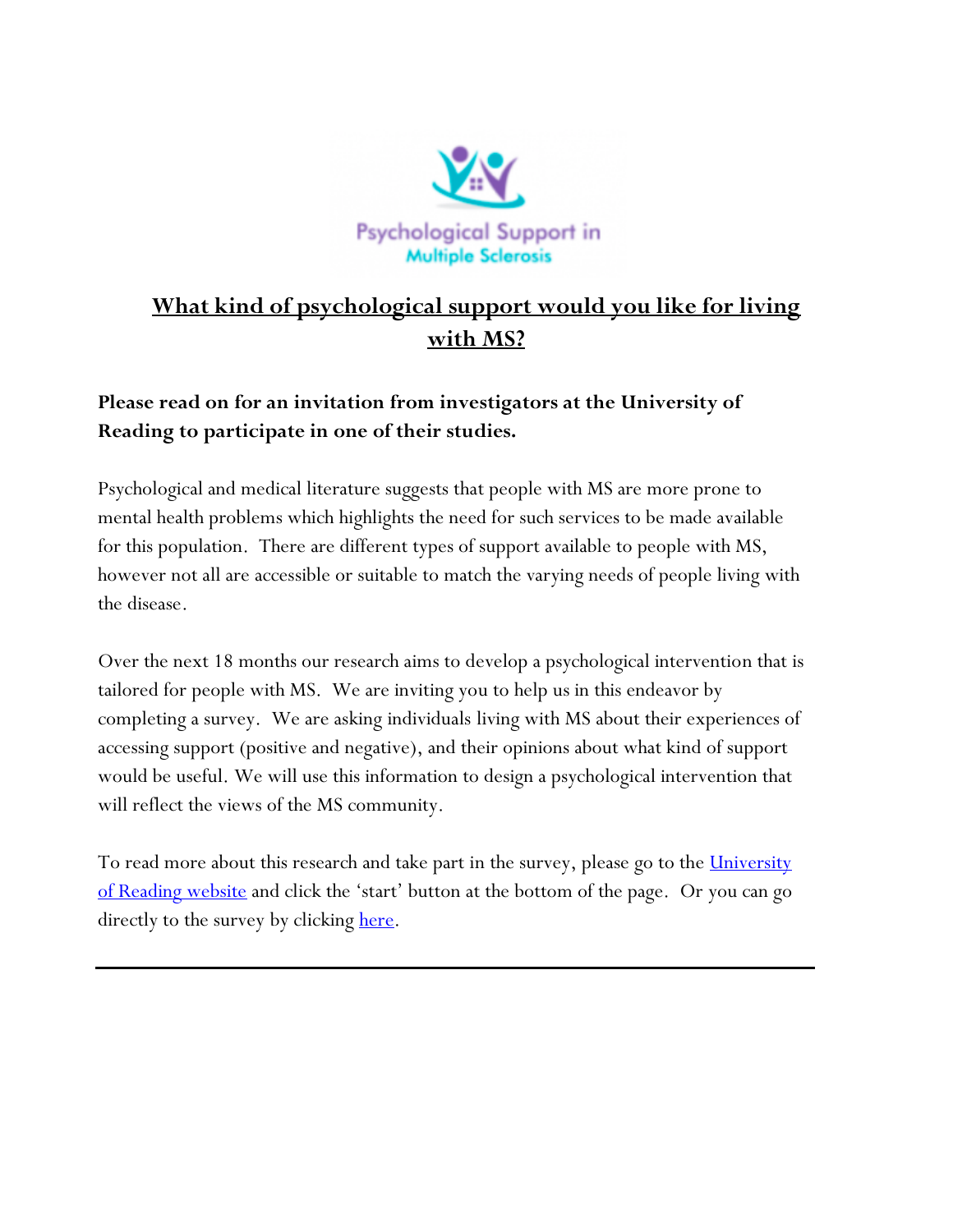

## **Real MSTM (Research Engagement About Life with MS)**

In the summer of 2016, the iConquerMS initiative launched REAL MS, a longitudinal study of MS. REAL MS participants complete questionnaires online twice each year on a variety of subjects, including health history, diet, exercise and their experience with MS. A **ninth round** of REAL MS surveys are now available through the *iConquerMS portal*. Completing these surveys is one of the simplest ways you can accelerate MS research. The information collected will play a pivotal role in helping scientists and clinicians gain a better understanding of the health and quality of life over time for people with MS. REAL MS is just one of the many ways iConquerMS is facilitating research on topics of importance to people affected by the disease. If you are not already a member, please consider <u>joining</u> iConquerMS, the only people-powered research network for MS. Already a member? Please <u>log in</u> to your account and complete your open surveys!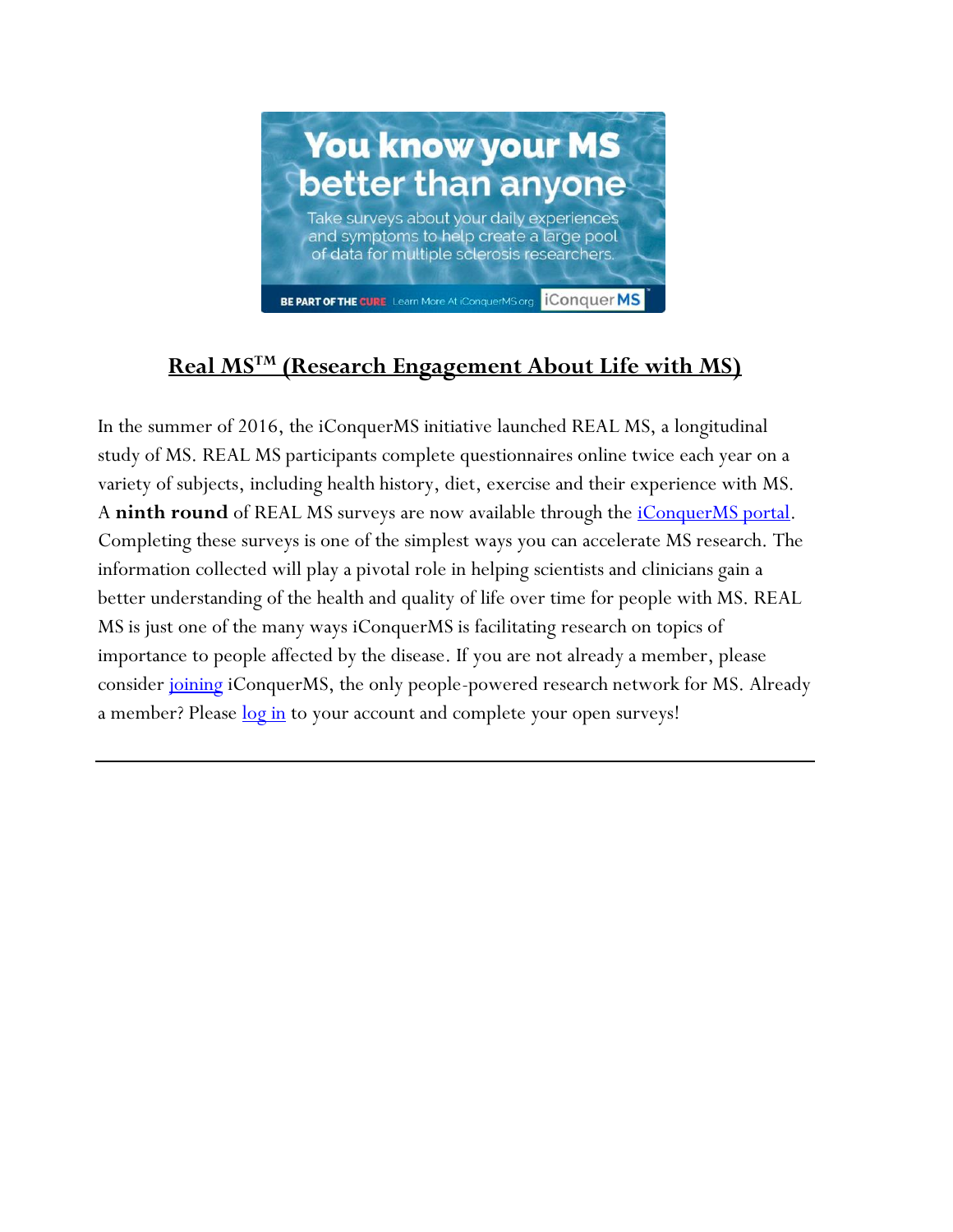

## **New Year, New You**

**Study Title:** Step for MS (Supervised versus Telerehab Exercise Program for People with Multiple Sclerosis)

#### **Study Purpose:**

New research shows that exercise is good for people with MS and may decrease symptoms and improve health and walking ability. An exercise study called *STEP for MS* will compare the outcomes of a 16-week exercise program conducted at home to a program conducted in a gym. The researchers conducting the study hope that the findings will make exercise and its benefits more available to people with MS who have problems walking.

#### **This Study Involves:**

Participants will exercise two times per week for about one hour each session for 16 weeks. A trained "coach" will help participants learn how to exercise and will provide encouragement throughout the program. Participants will take assessments before starting the program, two months into the program, at 16-weeks when the program ends, and at 6 and 12 months after starting the program.

## **Eligibility:**

If you are between the ages of 18 and 65 years and you have Multiple Sclerosis you may qualify if you:

- Can **walk** but you have **some difficulty**, with or without a device
- **Do not exercise** regularly
- Have not had a **relapse** in the past month
- Can commit to **train 2 times a week for 16 weeks**
- Can **drive to study site** for assessments and potentially for exercise training
- Have reliable **internet access**